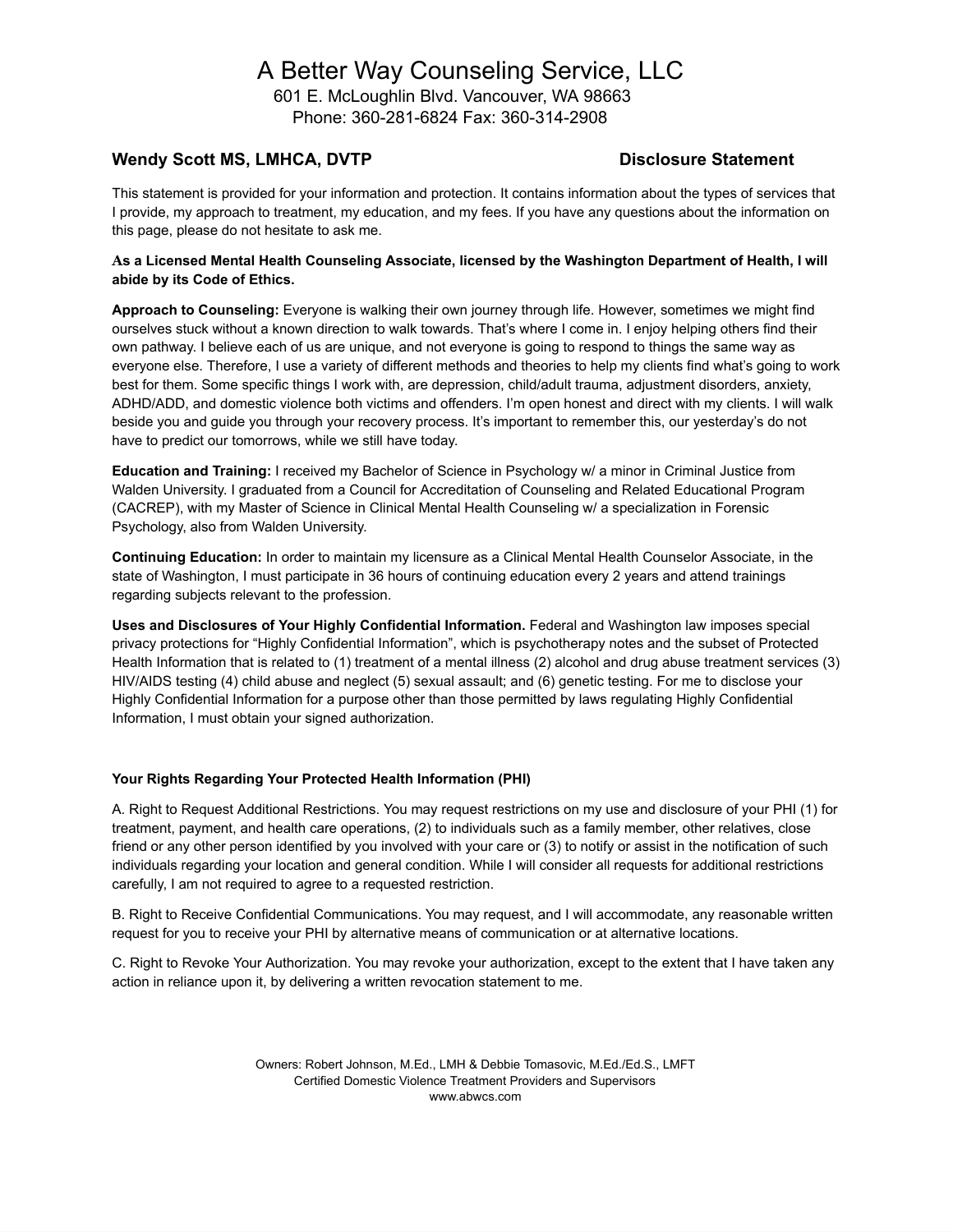601 E. McLoughlin Blvd. Vancouver, WA 98663 Phone: 360-281-6824 Fax: 360-314-2908

D. Right to Inspect and Copy Your Health Information. You may request access to your record file and billing records maintained by me in order to inspect and request copies of the records. Under limited circumstances, I may deny you access to a portion of your records. If you request copies, I will charge you \$0.10 per page for the copying services necessary to complete your request, as well as applicable mailing fees if you request that I mail the copies to you. If you request a summary of your PHI, I will charge you a quoted fee per hour based upon the hourly rate for the time to complete the summary.

E. Right to Amend Your Records. You have the right to request that we amend Protected Health Information maintained in your record file or billing records. I will comply with your request unless I believe that the information that would be amended is accurate and complete or other special circumstances apply. In such cases, I will allow you to place any statements into your chart to accompany the document/statement you wish to amend.

F. Right to Receive an Accounting of Disclosures. Upon request, you may obtain an accounting of certain disclosures of your PHI made by me during any time prior to the date of your request provided such period does not exceed seven years after discharge/termination from service. I will charge you \$0.10 per page for the copying services necessary.

G. Right to Receive Paper Copy of this Notice. Upon request, you may obtain a paper copy of this notice.

#### **Permissible Use and Disclosure Without Prior Written Consent**

A. Public Health Activities: I am legally required to disclose your PHI for the following public health activities: (a) to report health information to public health authorities for the purpose of preventing or controlling disease, injury, or disability; and (b) to report child, elderly and disabled persons' abuse and neglect to the Washington Child Protective Services or other government authorities authorized by law to receive such reports.

B. Victims of Abuse, Neglect, or Domestic Violence: If I reasonably believe you are a victim of abuse, neglect or domestic violence, I may disclose your PHI to the Washington Child Protective Services, the Washington Department of Human Services, or other governmental authority, including a social service or protective services agency, authorized by law to receive reports of such abuse, neglect, or domestic violence.

C. Judicial and Administrative Proceedings: I may disclose your PHI during a judicial or administrative proceeding in response to a legal order or other lawful processes.

D. Law Enforcement Officials: I may disclose your PHI to the police or other law enforcement officials as required or permitted by law or in compliance with a court order or a grand jury or administrative subpoena.

E. Decedents: I may disclose your PHI to a coroner or medical examiner as authorized by law.

F. Health or Safety: I am legally required by law to use or disclose your PHI to prevent or lessen a serious and imminent threat to a person's or the public's health and safety. [164.512(j)].

G. Specialized Government Functions: I may use and disclose your PHI to units of the government with special functions, such as the U.S. military or the U.S. Department of State under certain circumstances. [164.512(k)]

H. Workers' Compensation: I may disclose your PHI as authorized by and to the extent necessary to comply with state law relating to workers' compensation or other similar programs. [164.512(l)]

I. As required by law: I may use and disclose your PHI when required to do so by any other law not already referred to in the preceding categories. If you are not present, or the opportunity to agree or object to a use or disclosure cannot practicably be provided because of your capacity or an emergency circumstance, I may exercise my professional judgment to determine whether a disclosure is in your best interest. If I disclose information to a family

> Owners: Robert Johnson, M.Ed., LMH & Debbie Tomasovic, M.Ed./Ed.S., LMFT Certified Domestic Violence Treatment Providers and Supervisors www.abwcs.com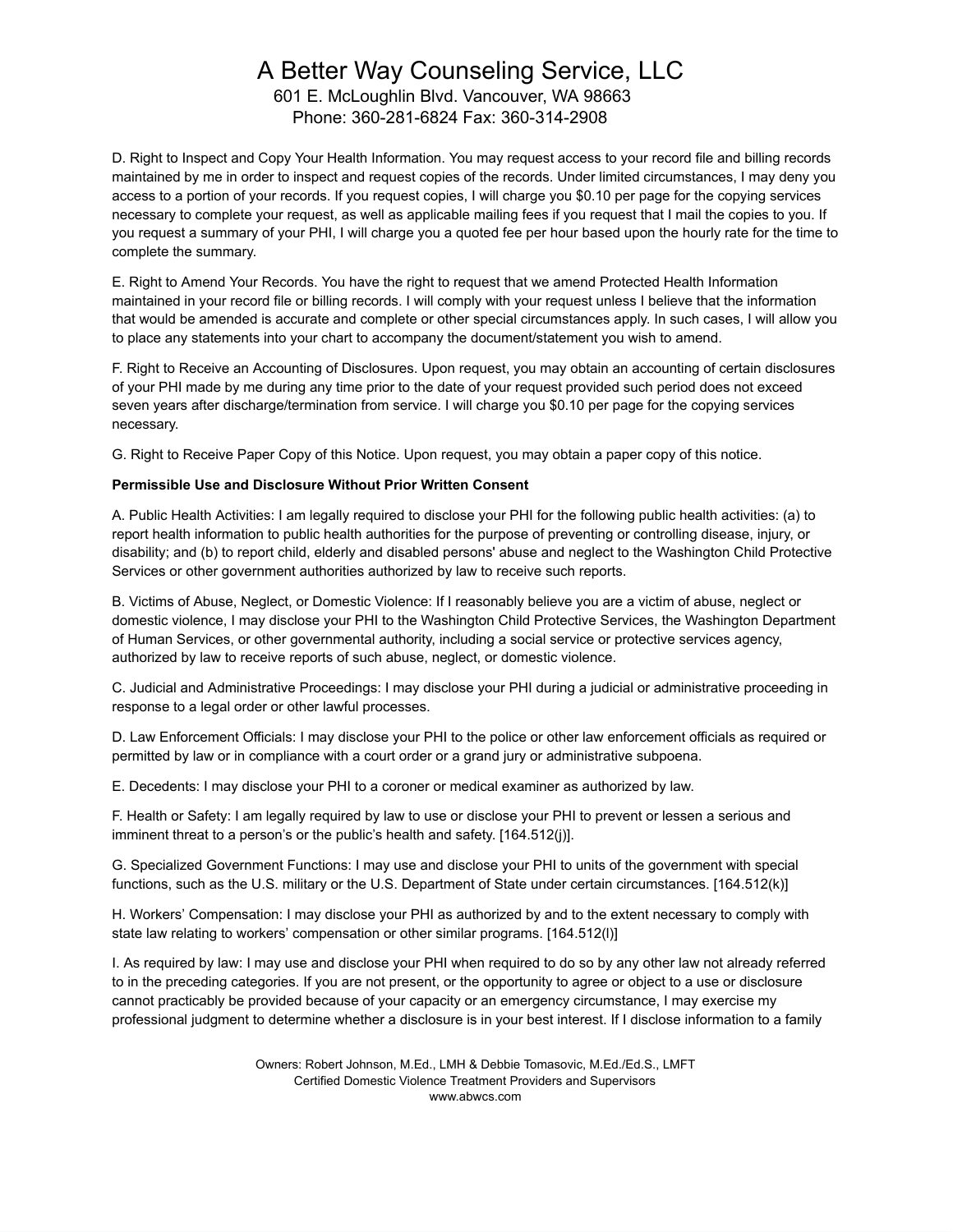601 E. McLoughlin Blvd. Vancouver, WA 98663 Phone: 360-281-6824 Fax: 360-314-2908

member, other relatives, or a close personal friend, I will disclose only information that I believe is directly relevant to the person's involvement with your health care. It is a professional best practice for counselors to engage in either peer-to-peer or professional oversight supervision activities throughout the course of their careers. During my supervision meetings, I may discuss cases and treatment for the purposes of improving care and/or professional development. If I refer to my counseling with you, I will do so in a way that disguises your identity and limits disclosure of your PHI. If such a disguise is impossible or undesirable, I will ask you to sign a waiver. If you do not agree to sign, I will not make an identifiable reference to you.

#### **Financial Terms and Conditions**

Fees: The hourly fee for counseling sessions is \$195 with a sliding scale available upon request and application. Counseling sessions are 50 minutes long. A no-show or late cancellation (within less than 24 hours of appointment) will require a full fee (insurance rate plus your co-pay/coinsurance or full out of pocket fee) payment unless there is a documented medical emergency. The fee can be waived for other emergencies if the counselor deems it okay.

**Requesting Records:** If you require information from your records, it will be subject to a documentation fee. The clerical fee is \$15. The first 30 pages will be \$0.65 per page; anything above 30 pages will be \$0.50 per page. However, where editing of records by a health care provider is required by statute and is done by the provider personally, the fee may be the usual and customary charge for a basic office visit.

**Letter or Report Writing to Third Party/Organization:** If you are in need of letters or any other form of communication in writing to institutions, companies, work, school, court, military, and/or other third parties for the purpose of verifying your participation in counseling, as well as other actions needed to be taken on your behalf will be billed separately at quarter-hour increments of the individual therapy rate. Attendance verification for schools is available upon request at no charge.

**Court Fees**: If I am legally obligated to testify in court, the subpoenaing party will be responsible for paying my court fees. Those fees are set at the rate of \$200 per hour. This fee will be charged for preparation time (including report or letter writing, filing documents at the court, or returning required calls that pertain to the case), driving time, waiting time, as well as testifying and any attorney fees or costs I incur as a result of the legal action. Please note that additional fees could apply in the event I have to interrupt vacation or personal time in order to appear in court for litigation.

**Default:** Default of the Financial Terms and Conditions of this Agreement occurs when payment is not received within thirty days of when service(s) is provided or when a fee is incurred.

**Event of Default**: In the event of default, we shall have the right to the following remedies, which are intended to be cumulative and in addition to any other remedies provided under applicable law or under this Contract:

1. If we incur attorney fees because of a default by Client, Client shall pay all such fees whether or not any litigation is filed and all costs related to legal action including without limitation filing fees, court fees, and other service fees.

2. Venue for any such action by us shall be in Clark County, Washington.

3. If we employ a collection agency to recover delinquent charges, the Client agrees to pay all collection agency and other fees, if any, charged to us in addition to other sums payable under this Contract.

4. If the collection agency incurs attorney fees because of default by Client, Client shall pay all such fees whether or not any litigation is filed and all costs related to legal action including without limitation filing fees, court fees, and service fees.

> Owners: Robert Johnson, M.Ed., LMH & Debbie Tomasovic, M.Ed./Ed.S., LMFT Certified Domestic Violence Treatment Providers and Supervisors www.abwcs.com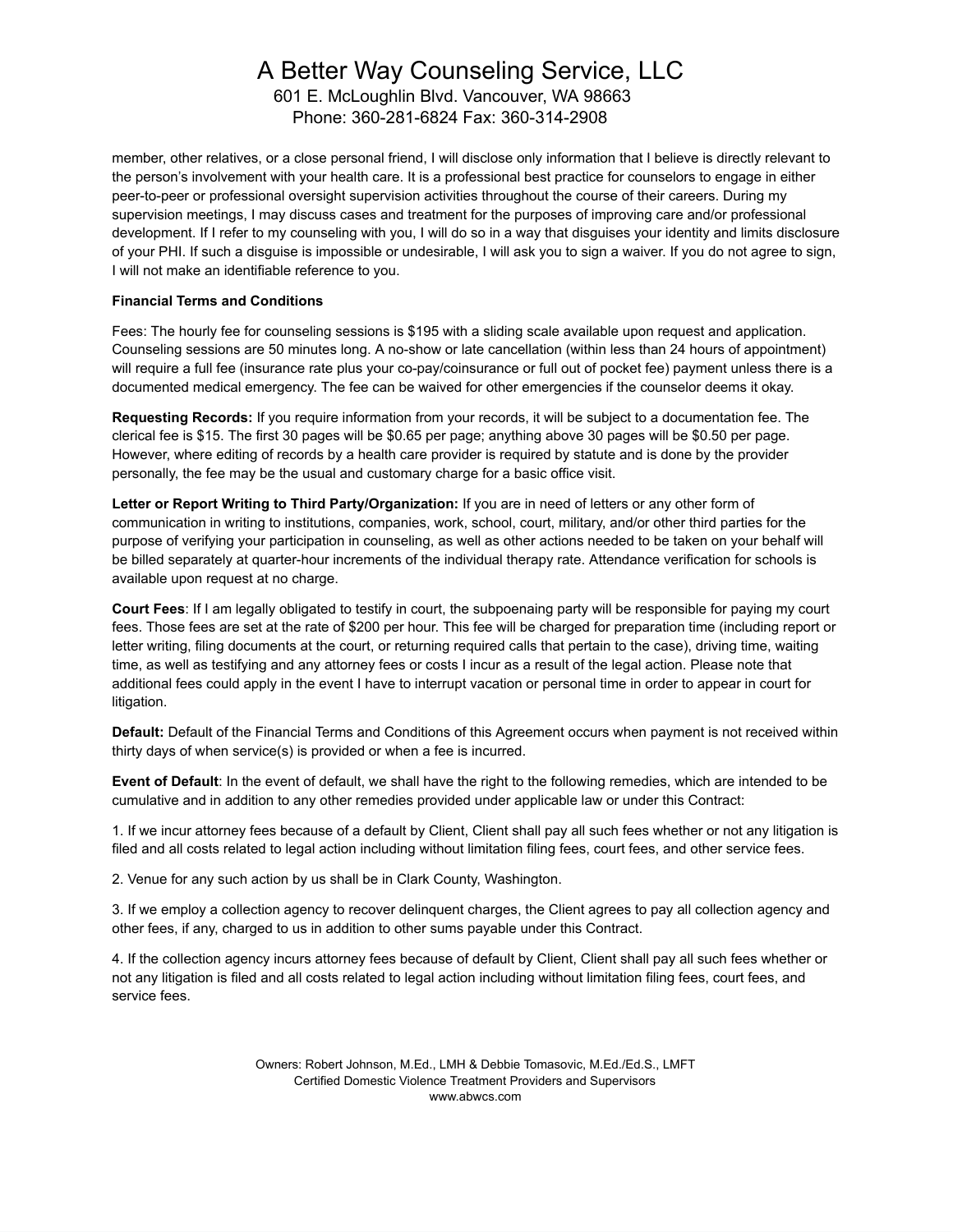### A Better Way Counseling Service, LLC 601 E. McLoughlin Blvd. Vancouver, WA 98663

Phone: 360-281-6824 Fax: 360-314-2908

5. Venue for any such action by the collection agency shall be in Clark County, Washington.

**Collection Costs:** In the Event of Default of the Financial Terms and Conditions of this Contract, the undersigned agrees to pay a 35% collection fee and all reasonable attorney fees:

#### **Terms of Consent**

Referrals: I recognize that not all conditions presented by clients are appropriate for treatment by this counselor. For this reason, you and/or I may believe that a referral is needed. In that case, I will provide some alternatives including programs and/or people who may be available to assist you. A verbal exploration of alternatives to counseling will also be made available upon request. You will be responsible for contacting and evaluating those referrals and/or alternatives. If for some reason I am not able to continue as your counselor at any time I will try to provide referral options and let you know how to obtain your records.

**Consent to Treatment:** By your signature below, you are indicating 1) that you voluntarily agree to receive mental health assessment and mental health care, treatment, or services, and that you authorize me to provide such assessment and care, treatment, or services as I consider necessary and advisable; 2) that you understand and agree that you will participate in the planning of your care, treatment, or services and that you may at any time stop treatment or services that you receive through me; 3) that you have read and understood this statement and have had ample opportunity to ask questions about, and seek clarification of, anything unclear to you; and 4) that I provided you with a copy of this statement. By my signature, I verify the accuracy of this document and acknowledge my commitment to conform to its specifications.

#### **This Agreement is governed by the laws of the State of Washington**.

#### **Washington State Law requires that the following statements be placed in every disclosure statement:**

"Counselors practicing counseling for a fee must be registered or certified with the Department of Health for the protection of public health and safety. Registration of an individual with the Department does not include recognition of any practice standards, nor necessarily implies the effectiveness of any treatment." "The purpose of the Counselor Credentialing Act (Chapter 18.19 RCW) is (A) To provide protection for public health and safety, and (B) To empower the citizens of the State of Washington by providing a complaint process against those counselors who would commit acts of unprofessional conduct."

**Severability Clause:** The provisions of this Agreement are separate and divisible, and if any provision hereof should be declared to be void and/or unenforceable, the remaining provisions shall be construed and shall be valid as if the void and/or unenforceable provision was not included in this Agreement.

**Acknowledgment:** I have read and understood the information presented in this disclosure statement and have been offered a copy of the statement. If the client is a minor and is 12 years old or younger, the legal guardian (managing conservator) must sign the statement below. I require documentation of conservatorship/ guardianship for a minor client. If your conservatorship/guardianship is established by a divorce decree or custody document, you are required to furnish me with a photocopy of the current official decree or document before clinical services can begin.

#### **Email and Text (SMS) Messaging Informed Consent**

If you would like to be communicated with by email or text message, I need to make sure you are aware of the confidentiality and other issues that arise when we communicate this way and to document that you are aware of these terms and agree to them. I understand that all email messages are sent over the Internet and are not encrypted, are not secure, and may be read by others. I understand that my email communications with my therapist will NOT be encrypted and, therefore, my therapist can NOT guarantee the confidentiality and security of any